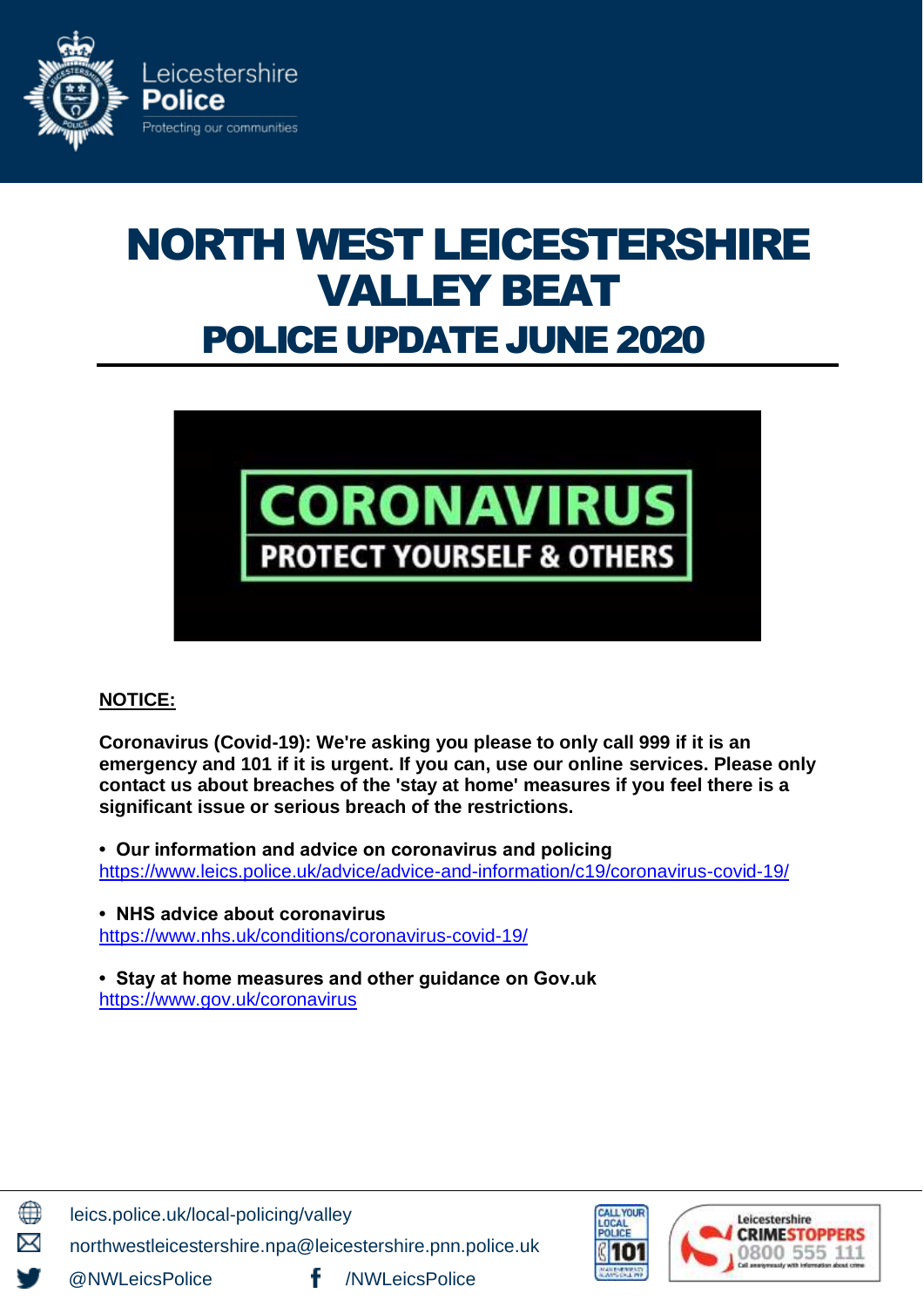

# **CRIME FIGURES:**

**https://www.police.uk/pu/your-area[/leicestershire-](https://www.police.uk/pu/your-area/leicestershire-police/valley/?tab=CrimeMap)police/valley/**



**Local Valley Police officers conducting speeding operation in Belton following a Speedwatch Campaign by local residents. Reported on Twitter. #SlowDownSaveLives**



**Sgt Leeland on patrol at Breedon on the Hill church in response to local concerns ASB in the evenings. [#StayHomeSaveLives](https://twitter.com/hashtag/StayHomeSaveLives?src=hashtag_click)**

**7:23 pm · 30 May 2020 from The Priory Church of Saint Mary and Saint Hardulph Twitter**





leics.police.uk/local-policing/valley

northwestleicestershire.npa@leicestershire.pnn.police.uk

∰

⊠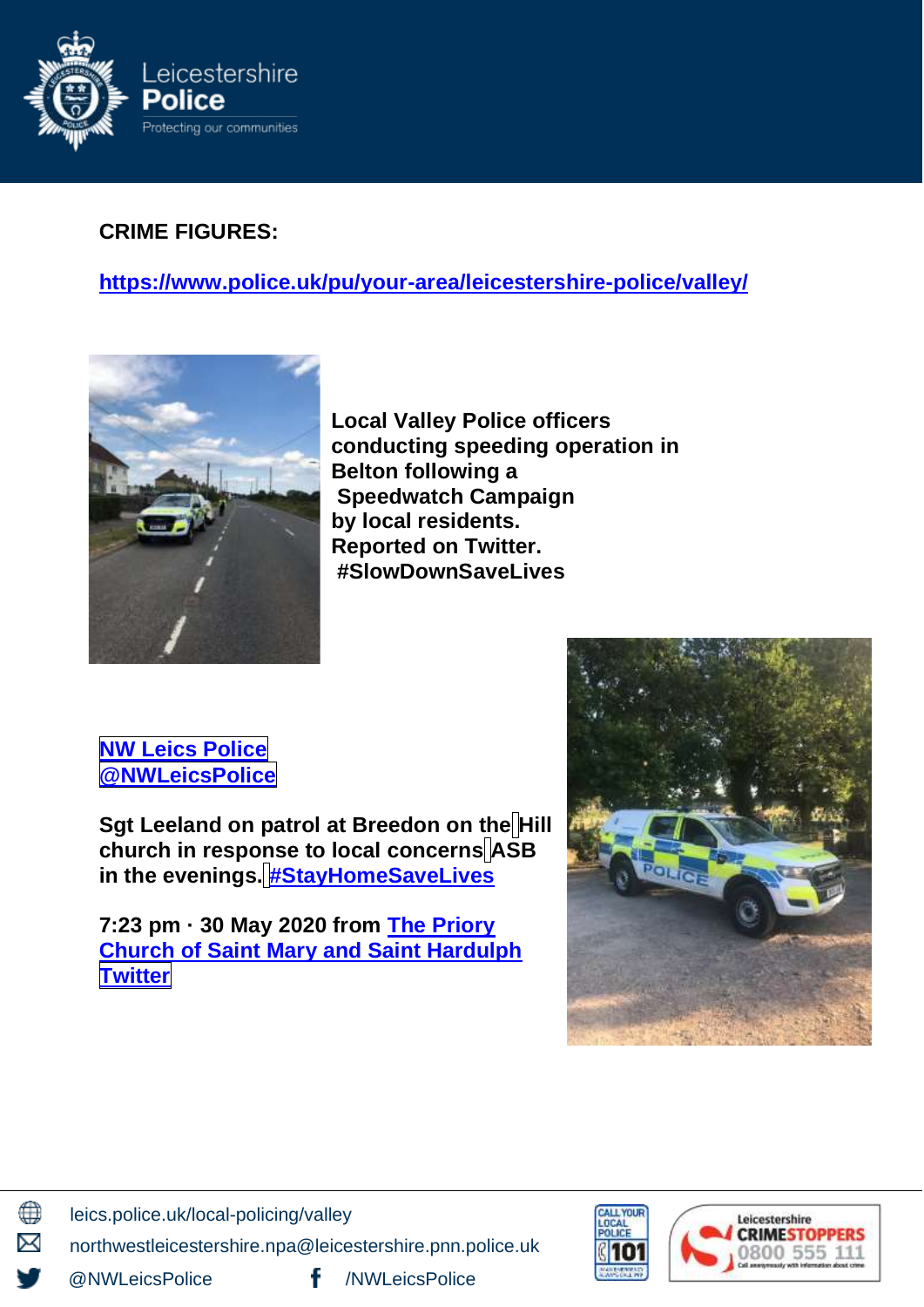

### **NEW POLICE OFFICIER**

Joining us as a police officer, you will become a member of a policing family that delivers a high quality policing service to the diverse communities we serve across the counties of Leicestershire and Rutland. As a force, our purpose is to prevent and reduce crime, attack criminality, protect vulnerable people, provide reassurance and deliver value for money for the residents and businesses of Leicester, Leicestershire & Rutland.

Ask any of us why we became police officers and we'll all have different reasons. But it all boils down to this: to do something real and make a difference.

Whatever your reason to be a police officer with us, it's the greatest reason in the world.

#### **Recruitment events**

We hold a number of recruitment seminars throughout the year for people who are interested in becoming a police officer.

Join us to find out more about the various roles available, first-hand what it is like to work for us. You will have the opportunity to meet serving officers and staff, hear about their experiences, and find out about career opportunities open to you if you join us.

**Registration may be required** - Have a look at the timetable below and select the event you wish to attend to register your place - Places may be limited so please book early to avoid disappointment.

| <b>Date</b> | <b>Location</b>                                                 | <b>Time</b>         | <b>Register</b>          |
|-------------|-----------------------------------------------------------------|---------------------|--------------------------|
|             | 18 June Police officer recruitment <b>Facebook Live Q&amp;A</b> | 12:00 <sub>pm</sub> | $\overline{\phantom{0}}$ |
|             | 18 June Police officer recruitment webinar                      | 4:00 <sub>pm</sub>  | Register                 |
|             | 23 June Police officer recruitment webinar                      | 1:00 <sub>pm</sub>  | Register                 |
|             | 24 June Police officer recruitment webinar                      | 5:00 <sub>pm</sub>  | <b>Register</b>          |

**To register your attendance:** follow the 'Register' link on the event you wish to attend. You will need to create an account on our E-Recruitment portal. If you have managed to get a space, you will receive a link to the webinar approx. 24hours prior to the start time.

We welcome applicants from all backgrounds and encourage anyone who has considered a career in policing to submit an application form. We are particularly keen to increase the number of women officers and officers from black and minority ethnic communities and candidates from the LGBT community to ensure our workforce represents the communities we serve.

# **[https://www.leics.police.uk/police-forces/leicestershire](https://www.leics.police.uk/police-forces/leicestershire-police/areas/leicestershire-force-content/careers/join-us/police-officers/new-police-officer/)[police/areas/leicestershire-force-content/careers/join-us/police](https://www.leics.police.uk/police-forces/leicestershire-police/areas/leicestershire-force-content/careers/join-us/police-officers/new-police-officer/)[officers/new-police-officer/](https://www.leics.police.uk/police-forces/leicestershire-police/areas/leicestershire-force-content/careers/join-us/police-officers/new-police-officer/)**



leics.police.uk/local-policing/valley northwestleicestershire.npa@leicestershire.pnn.police.uk

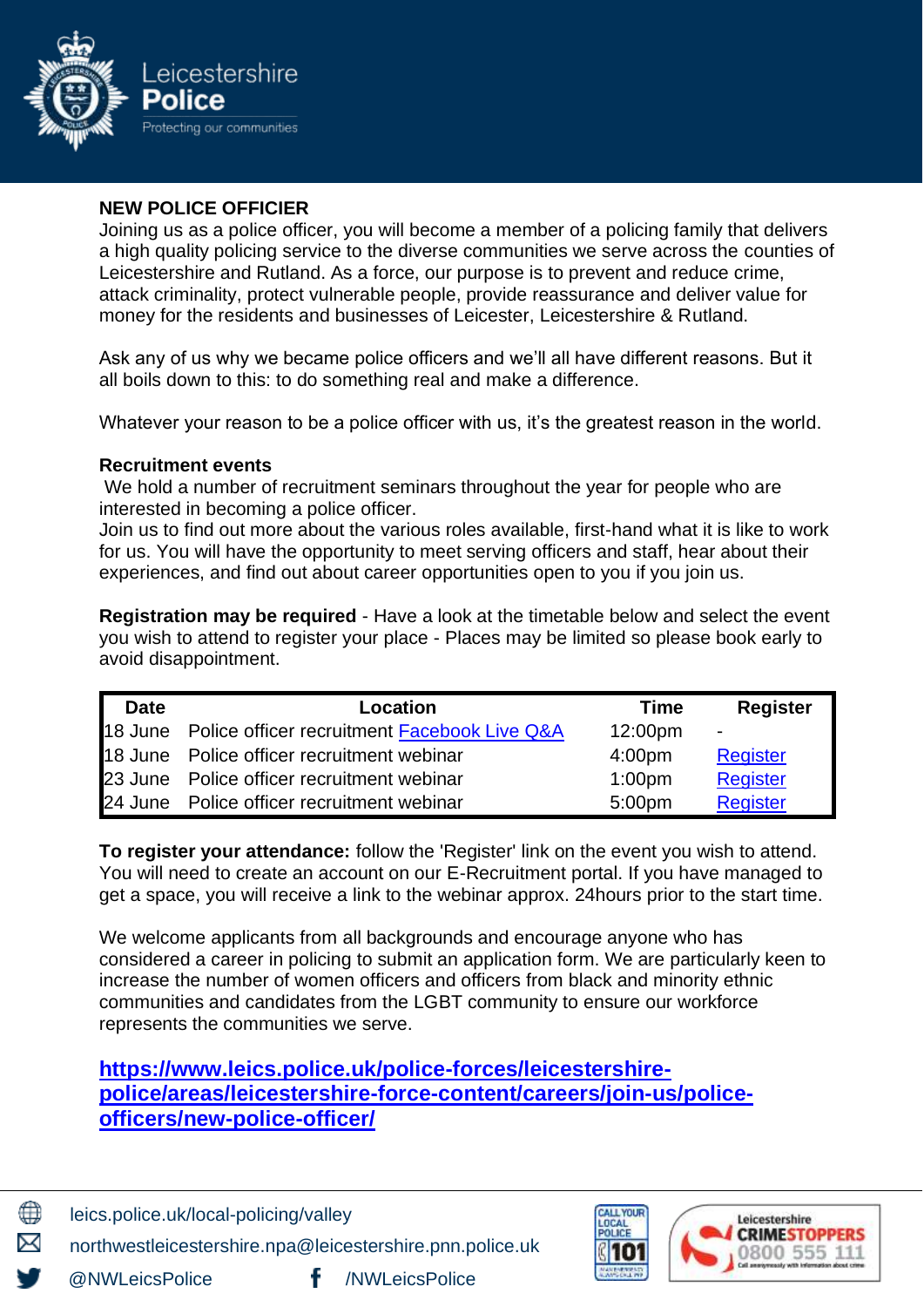

# **NEIGHBOURHOOD LINK:**

*Neighbourhood Link is a community messaging service from Leicestershire Police that provides news and information about policing activity or initiatives, crime prevention advice as well as major incidents affecting your area.*

*Through this service you can receive messages from your local Neighbourhood Policing Team, local police or, in the event of a major incident or event affecting the whole of Leicestershire, from a partnership of agencies known as the Local Resilience Forum.*

In order to receive messages you will need to register your details. This information will enable us to send you messages relevant to the areas you live and work. Anyone can register, whether you live, work or travel into Leicester, Leicestershire and Rutland. Registration is free and simple to follow.

- Sign up to Neighbourhood Link **<https://www.neighbourhoodlink.co.uk/>**
- If you are already registered you can amend your details
- Request a reminder if you have forgotten your username or password
- You can unsubscribe from the service at any time

Neighbourhood Link is not able to receive messages and you should not use it to contact the police. In an emergency always dial 999. An emergency is when a crime is happening, someone suspected of a crime is nearby, someone is injured, being threatened or in danger.

If you wish to contact Leicestershire Police in other circumstances, for example to speak to local police or seek advice on police matters, you can call us by dialling 101 on your telephone.

**<https://www.neighbourhoodlink.co.uk/>**



# **See below for important NEIGHBOROUGHHOOD LINK Message**



leics.police.uk/local-policing/valley

northwestleicestershire.npa@leicestershire.pnn.police.uk

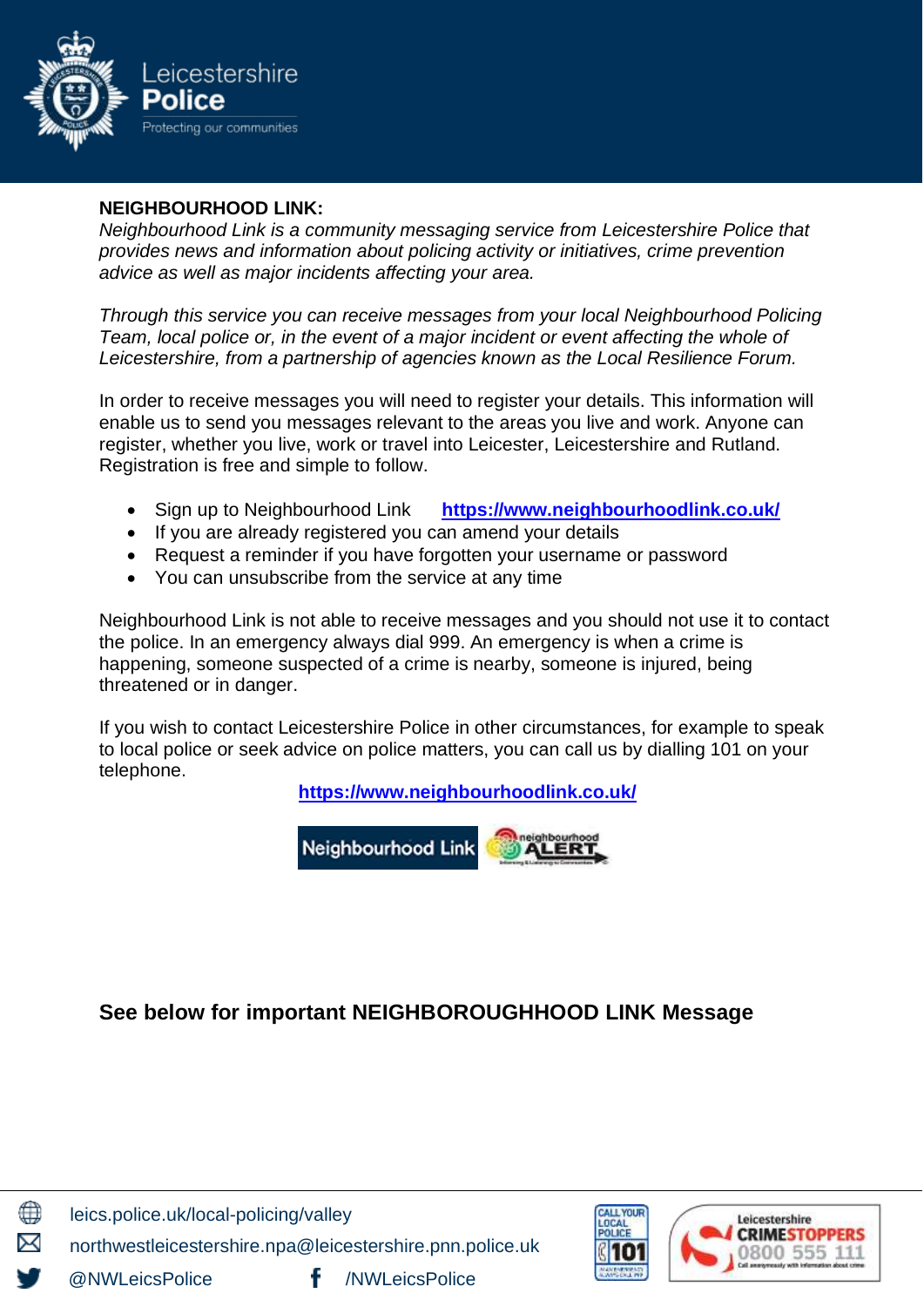



Coronavirus-Related Scams - How To Protect Yourself

Dear subscriber,

Criminals are exploiting the COVID-19 pandemic to try and get their hands on your money and personal information. **To date, Action Fraud has received reports from 2,378 victims of Coronavirus-related scams, with the total losses reaching over £7 million.**

#### **How you can protect yourself from Coronavirus-related scams:**

There are some simple steps you can take that will protect you from the most common Coronavirus-related scams. Here's what need to do:

#### **1 - Watch out for scam messages**

Your bank, or other official organisations, won't ask you to share personal information over email or text. If you receive an email you're not quite sure about, forward it to the Suspicious Email Reporting Service (SERS): [report@phishing.gov.uk](mailto:report@phishing.gov.uk)

#### **2 - Shopping online**

If you're making a purchase from a company or person you don't know and trust, carry out some research first, for example, by checking to see if others have used the site and what their experience was. If you decide to go ahead with the purchase, use a credit card if you have one, other payment providers may not provide the same protection.

#### **3 - Unsolicited calls and browser pop-ups offering tech support**

Never install any software, or grant remote access to your computer, as a result of a cold call. Remember, legitimate organisations would never contact you out of the blue to ask for financial details such as your PIN or full banking password.

#### **NHS Test and Trace scams:**

The NHS Test and Trace service plays an important role in the fight against coronavirus and it's vital the public have confidence and trust in the service. However, we understand the concerns people have about the opportunity for criminals to commit scams.



leics.police.uk/local-policing/valley northwestleicestershire.npa@leicestershire.pnn.police.uk